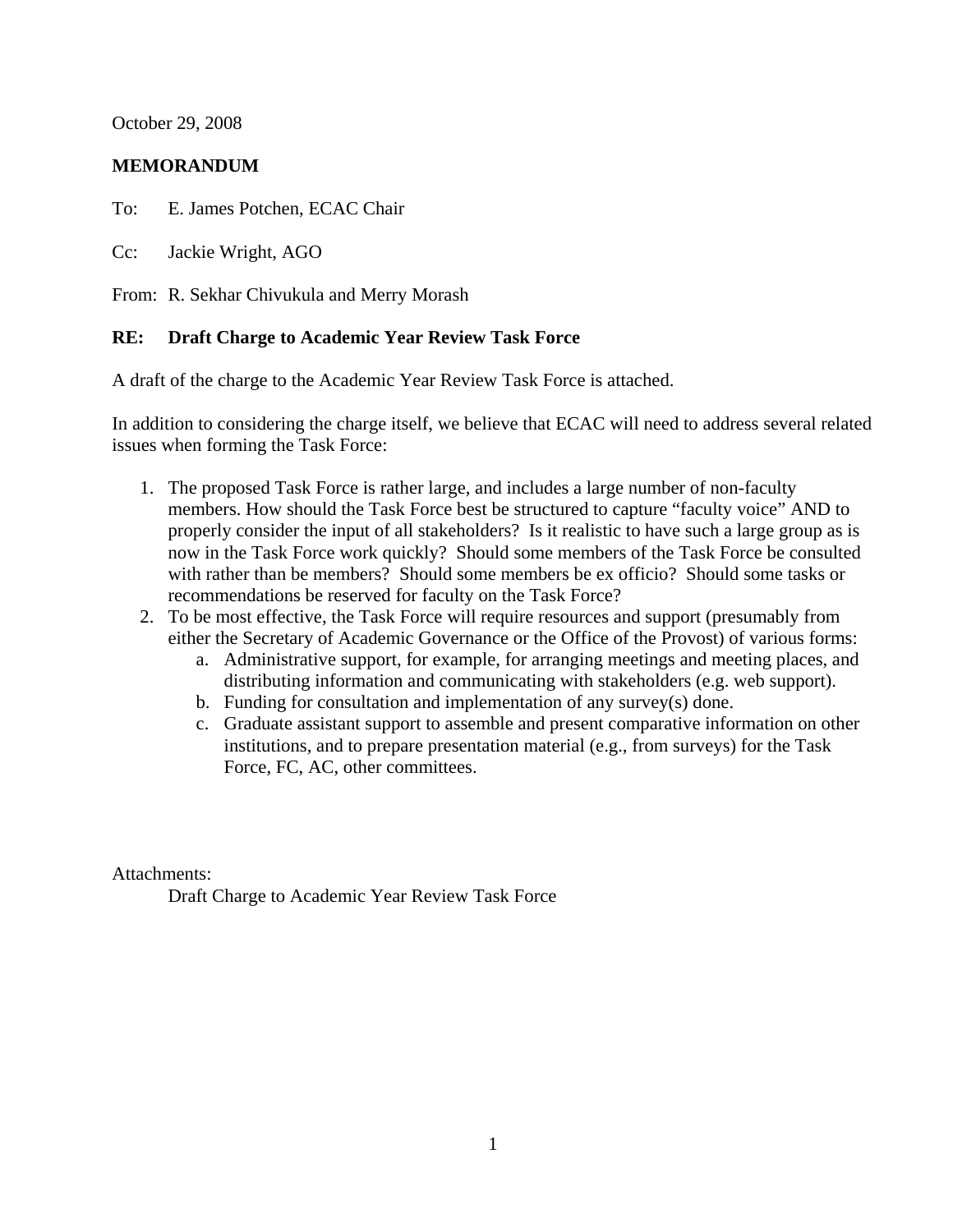## **Draft Charge to Academic Year Review Task Force**

The Task Force should review the MSU academic year calendar as a whole and recommend any necessary changes. In particular, Faculty Council requests that the Task Force

- 1. identify the *key criteria* that should be considered in assessing the appropriate schedule for the fall and spring semesters at Michigan State University;
- 2. gather needed information through a survey of faculty and/or unit heads and students, benchmarking with other universities (comparison with their calendars), input from relevant individuals and groups at MSU;
- 3. formulate policy options, and make recommendations based on an assessment of how well different proposals meet the criteria identified.

Possible *key criteria* include:

- Adequacy of instructional time to cover material, and to incorporate laboratories, internships, and experiential or service-learning opportunities
- Provision of reading/study breaks to promote learning
- Appropriate timing of final examinations and adequate breaks between semesters
- Costs in terms of student/family/faculty travel, building energy utilization, etc.
- Provision of adequate orientation for new students, graduate teaching and undergraduate learning assistants, and faculty
- Other costs and benefits to student/faculty/staff and their families
- Coordination of courses at MSU with research, internship, and study-abroad opportunities, and with courses at other CIC institutions

Faculty Council also recommends that the Task Force consider the use of a survey to do one or more of the following: assess MSU faculty, staff, and student needs and concerns about the academic calendar, get Likert-scale ratings of the importance of alternative criteria to assess options, get initial response to benefits and costs of tentative options, and estimate implementation problems and the feasibility of overcoming them.

Using the criteria identified, the Task Force should select one or two highly promising calendar options, compare them to the existing calendar, identify positive and negative implications for stakeholder groups, and make a recommendation.

In choosing the options to be presented, it would be useful for the Task Force to answer the following questions:

1. Should MSU continue current policy of beginning the fall semester prior to Labor Day?

2. If the beginning of fall semester is to change from the proposed 2009-10 configuration, what are the implications for the timing of the fall welcome period?

3. Should MSU continue the current policy of ending fall semester finals week at least one week prior to Christmas day?

4. How many instructional days should there be in the fall and spring semesters? If fall and